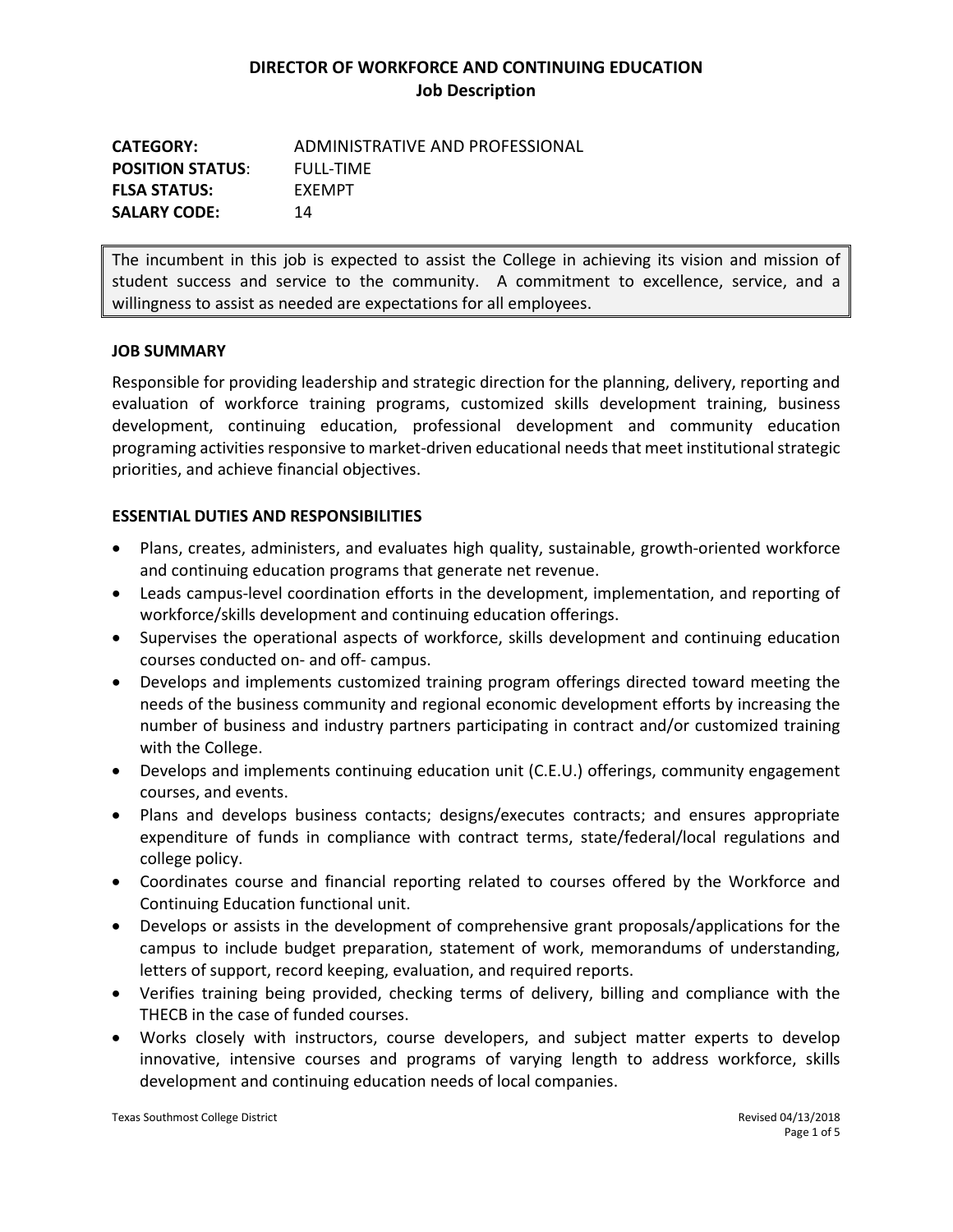- Collaborates with College departments to develop marketing collateral, schedule facilities, prepare course materials, hire instructors, and plan events, as needed.
- Utilizes traditional (networking, brochures, advertisements) and innovative (social media) marketing strategies to expand brand awareness, instructor base, and potential enrollees.
- Hires, supports, supervises and evaluates team of staff and instructors (which will grow commensurately with realized revenue growth), in collaboration with the Associate Vice President of Instruction.
- Develops, submits, and monitors an annual budget with FTE projection, in collaboration with the Associate Vice President of Instruction.
- Maintains liaisons with local groups to determine instructional needs and generate responsive programming.
- Develops and oversees effective systems for enrollment management into offerings.
- Assists with the development, implementation and monitoring of related policies and procedures in collaboration with the Associate Vice President of Instruction.
- Assists with the process for systematic review and evaluation of the Workforce and Continuing Education functional area per the model adopted by the College, including the development and monitoring of outcomes and plans of action for improvement based on the assessment of those outcomes and plans.
- Participates in the process for systematic review and evaluation per the institutional effectiveness model adopted by the College.
- Attends the workplace regularly, reports to work punctually and follows a work schedule to keep up with the demands of the worksite.
- Working hours may include evenings, holidays or weekends depending on deadline requirements and special events.
- Completes duties and responsibilities in compliance with college standards, policies and guidelines.
- Uses interpersonal skills and makes sound judgments to decide how duties and responsibilities are completed between coworkers, the supervisory chain, faculty, staff, students, and customers.
- Completes all required training and professional development sessions sponsored by Texas Southmost College.
- Supports the values and institutional goals as defined in the College's Strategic Plan.
- Promotes positive morale and teamwork within the department and provides exceptional customer service to students, faculty and community.
- Serves on committees as appropriate and as appointed by supervisor.
- Performs other duties as assigned.

### **REQUIRED KNOWLEDGE AND SKILLS**

To perform this job successfully, an individual must be able to perform each essential duty satisfactorily. The requirements listed below are representative of the knowledge, skill, and/or ability required.

• A strong commitment to the mission of Texas Southmost College.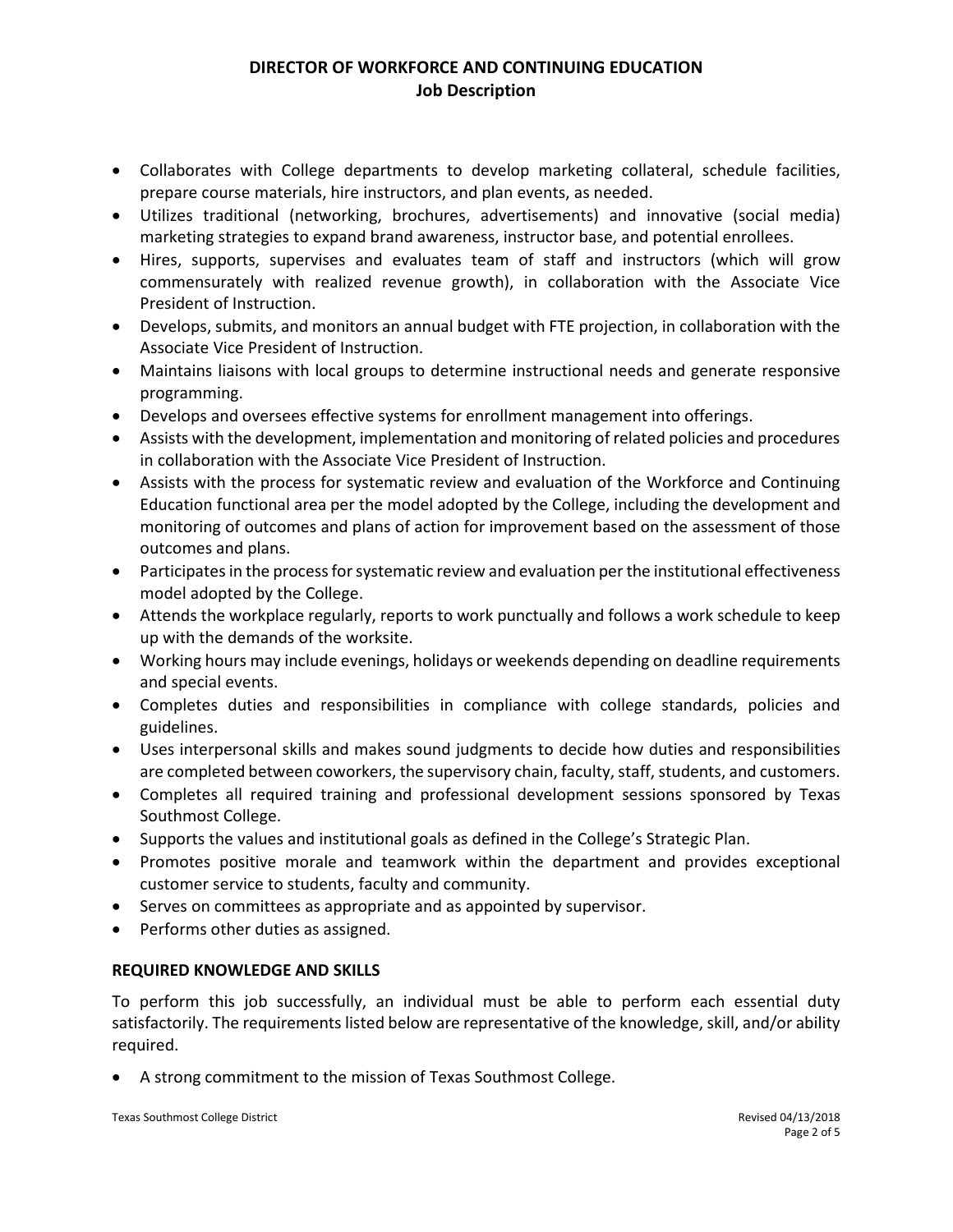- Demonstrated excellent communication, interpersonal and leadership skills; ability to work independently with little direction.
- Demonstrated organizational skills in handling, directing, and prioritizing multiple and complex assignments/projects and maintaining records.
- Ability to establish and maintain positive and effective working relationships with students, College employees and the public.
- Ability to communicate effectively, both orally and in writing; define problems, collect data, establish facts, and draw valid conclusions; and effectively present information to top management, public groups, and other groups.
- Ability to respond to common inquiries or complaints from customers, regulatory agencies, or members of the business community.
- Ability to work effectively in a team environment with a customer service focus.
- Ability to perform and excel in a high-tech all-digital environment.
- High level of energy and good sense of humor with the capacity for extraordinary time and effort demands.
- Ability to handle sensitive and extensive confidential data.
- Problem solving skills and the ability to lead, instruct, handle a large variety of details and to work with all levels of organization.
- Proficient in the use of e-mail, word processing, spreadsheet, database, and presentation software and use of the Internet to access data, maintain records, generate reports, and communicate with others.

### **REQUIRED EDUCATION AND EXPERIENCE**

To perform this job successfully, an individual must be able to perform each essential duty satisfactorily. The requirements listed below are representative of the education and experience required.

- Bachelor's degree from an accredited college or university.
- Minimum of three (3) years of experience developing and managing workforce and/or continuing education programs at a community college, university or public/private entity, which includes: a) experience in the preparation and managing of skills development grants through the Texas Workforce Commission; b) experience in developing comprehensive grant proposals/ applications, budget preparation, statement of work, memorandums of understanding, letters of support, record keeping, evaluation, and required reports; and c) experience in developing business contacts and designing/executing contracts that ensure appropriate expenditure of funds in compliance with contract terms, state/federal/local regulations and college policy.
- Experience in building partnerships with internal and external constituents in a diverse community.

### **PREFERRED EDUCATION AND EXPERIENCE**

- Master's degree in business administration, management or related field from an accredited college or university is preferred.
- Bilingual in English-Spanish.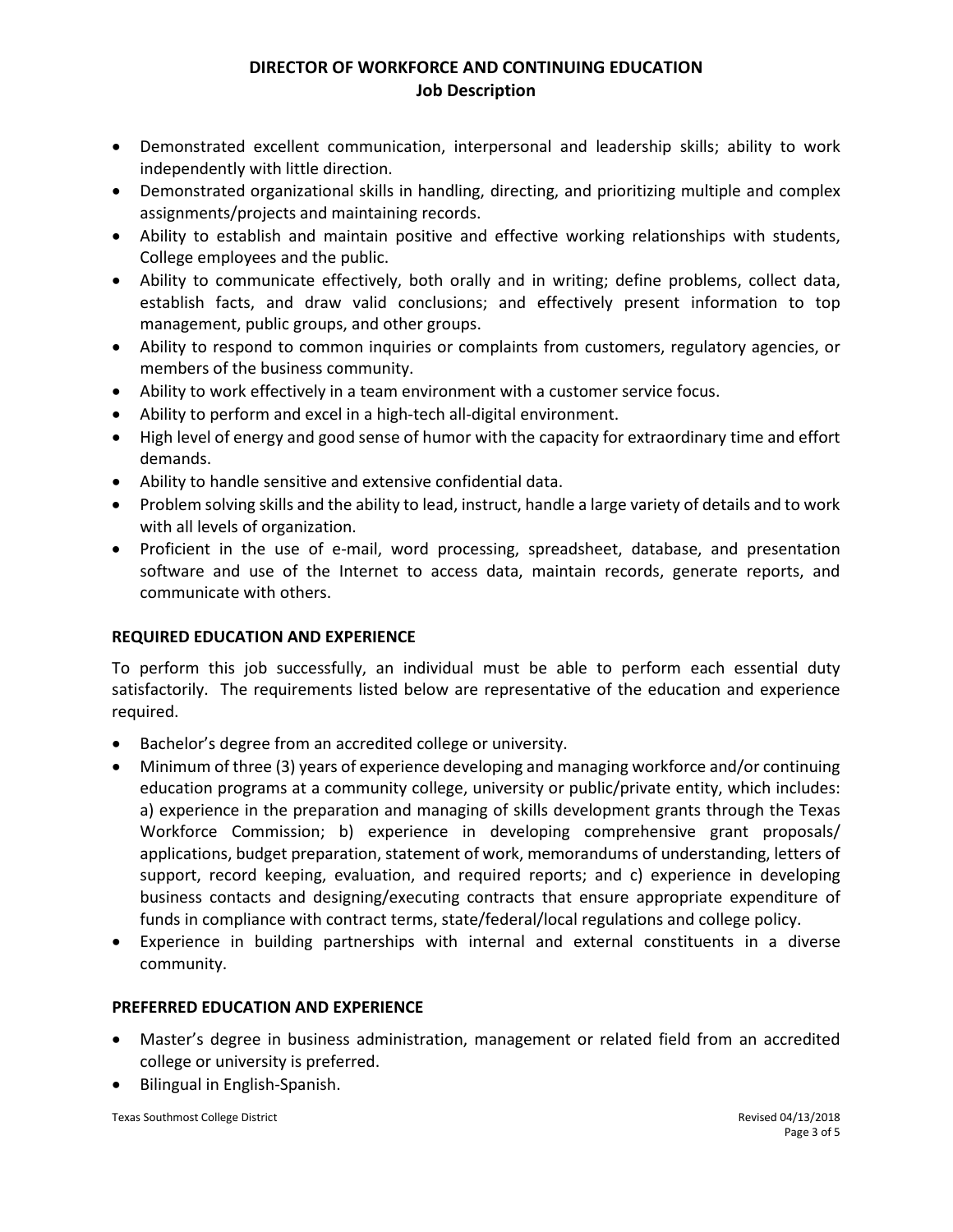#### **CERTIFICATES AND LICENSURES**

None required.

### **PHYSICAL DEMANDS**

The physical demands described here are representative of those that must be met by an employee to successfully perform the essential functions of this job. Reasonable accommodations may be made to enable individuals with disabilities to perform the essential functions. While performing the duties of this job, the employee is frequently required to stand. The employee is occasionally required to walk; sit; use hands to finger, handle, or feel objects, tools, or controls; reach with hands and arms; climb or balance; stoop, kneel, crouch, or crawl; talk or hear; and taste or smell. The employee must frequently lift and/or move up to 10 pounds and occasionally lift and/or move up to 25 pounds. Specific vision abilities required by this job include close vision, distance vision, color vision, peripheral vision, depth perception, and the ability to adjust focus.

#### **WORK ENVIRONMENT**

\_\_\_\_\_\_\_\_\_\_\_\_\_\_\_\_\_

The work environment characteristics described here are representative of those an employee encounters while performing the essential functions of this job. Reasonable accommodations may be made to enable individuals with disabilities to perform the essential functions. While performing the duties of this job, the employee occasionally works near moving mechanical parts and is occasionally exposed to risk of electrical shock. The noise level in the work environment is usually moderate.

Notes:

Are you able to perform these essential job functions with or without reasonable accommodation?

Yes

□ With Accommodations

| Employee Signature: | Date: |
|---------------------|-------|
|                     |       |
| HR Representative:  | Date: |

Texas Southmost College District **National College District** Revised 04/13/2018

Page 4 of 5

The duties listed are intended only as illustrations of the various types of work that may be performed. The omission of specific statements of duties does not exclude them from the position if the work is similar, related or a logical assignment to the position. The job description does not constitute an employment agreement between the employer and employee and is subject to change by the employer as the needs of the employer and requirements of the job change.